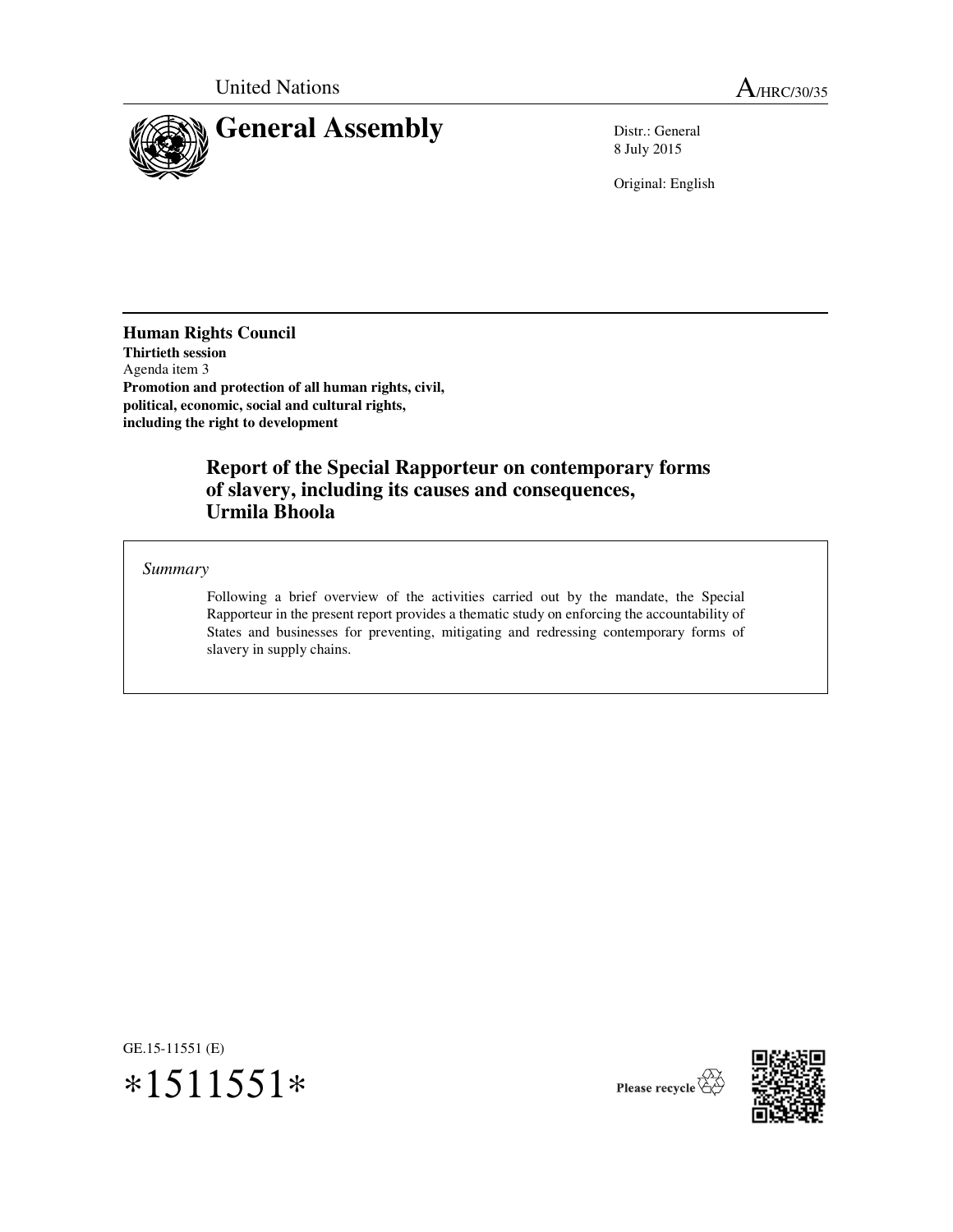# Contents

|     |                                                                           |                                                                                                                                                         | Page           |
|-----|---------------------------------------------------------------------------|---------------------------------------------------------------------------------------------------------------------------------------------------------|----------------|
| I.  |                                                                           |                                                                                                                                                         | 3              |
| П.  |                                                                           |                                                                                                                                                         | 3              |
| Ш.  | Enforcing State and business accountability for ending contemporary forms |                                                                                                                                                         | $\overline{4}$ |
|     | А.                                                                        | International and regional normative framework for the duty of States<br>to protect the right not to be subjected to slavery and slavery-like practices | 5              |
|     | <b>B.</b>                                                                 | Causes and prevalence of contemporary forms of slavery                                                                                                  | 6              |
|     | C.                                                                        | Steps taken by States to comply with their duty to ensure business<br>accountability for ending contemporary forms of slavery in supply chains          | 9              |
|     | D.                                                                        | International framework for the responsibility of businesses                                                                                            | 12             |
|     | E.                                                                        | Business and stakeholder initiatives to address contemporary forms                                                                                      | 14             |
|     | F.                                                                        | Corporate legal liability and access to remedies in cases involving                                                                                     | 16             |
|     | G.                                                                        | Some challenges and gaps to ensuring the accountability of States and businesses                                                                        | 18             |
| IV. |                                                                           |                                                                                                                                                         | 19             |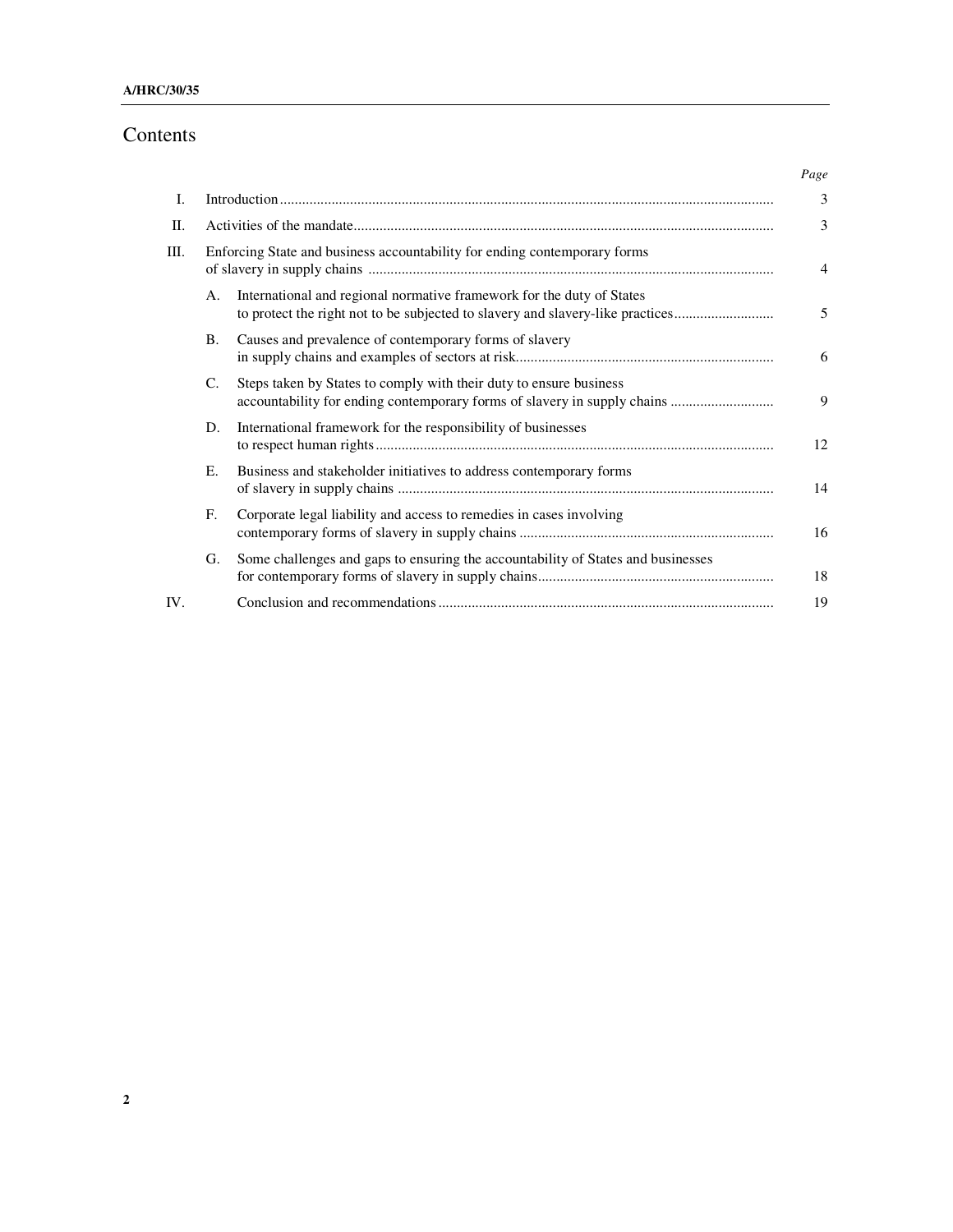### **I. Introduction**

1. The present report is submitted pursuant to Human Rights Council resolution 24/3, renewing the mandate of the Special Rapporteur on contemporary forms of slavery, including its causes and consequences, for three years. Following a brief overview of the activities carried out by the mandate holder, the Special Rapporteur, Urmila Bhoola, then focuses on one of the priority areas as identified in her first report to the Council (A/HRC/27/53): the duty of States and responsibility of business to eliminate contemporary forms of slavery from supply chains.

#### **II. Activities of the mandate**

2. The Special Rapporteur conducted official country visits to the Niger and Belgium from 11 to 21 November 2014 and from 19 and 26 February 2015, respectively, and her mission reports are issued as addenda to the present report. She would like to reiterate her gratitude to the Government of the Niger and the Government of Belgium for the cooperation extended before and during the visit and looks forward to continued cooperation on the issues pertaining to her mandate. The Special Rapporteur also wishes to thank all those States that have extended to her an invitation for a visit.

3. Since the presentation of her report to the Council in September 2014, the Special Rapporteur has held consultations with various stakeholders and participated in several events relevant to the mandate, with those most prominent presented below.

4. On 10 September 2014, she made concluding remarks at a Council side event entitled "Religions and Slavery: What role for religions in the fight against contemporary forms of slavery?", supported by the Permanent Observer Mission of the Holy See and the Permanent Observer Mission of the Order of Malta to the United Nations Office at Geneva.

5. On 1 December 2014, she delivered a keynote speech via video message at a conference entitled "Child Labour and Responsibility of European Consumers", organized in Vienna on the occasion of the International Day for the Abolition of Slavery by the Academic Council on the United Nations System.

6. From 22 to 23 January 2015, the Special Rapporteur participated in the Global Care Advocacy Workshop, held under the auspices of the Asia Pacific Forum on Women in Law and Development, the Institute for Development Studies and Action Aid International in Bangkok, where she chaired a session on the role of the mandate in eradicating domestic servitude.

7. From 17 to 19 March 2015, the Special Rapporteur participated at the second international legal conference on contemporary forms of slavery, organized at the University of Granada, Spain, and provided an inaugural address.

8. From 25 to 27 March 2015, she presented a paper on the role of the special procedures and human rights treaty bodies in addressing criminal justice for slavery at a policy retreat on "Eradicating modern slavery: What role for international criminal justice?", organized by the United Nations University, the Freedom Fund, the Permanent Mission of Liechtenstein to the United Nations and the Journal of International Criminal Justice in New York. Prior to that, from 22 to 24 March 2015, the Special Rapporteur held consultation meetings with the Alliance to End Slavery and Trafficking, and Humanity United in Washington, D.C. She also met with the International Corporate Accountability Roundtable, Human Rights First, the United States Agency for International Development and the Bureau of International Labor Affairs.